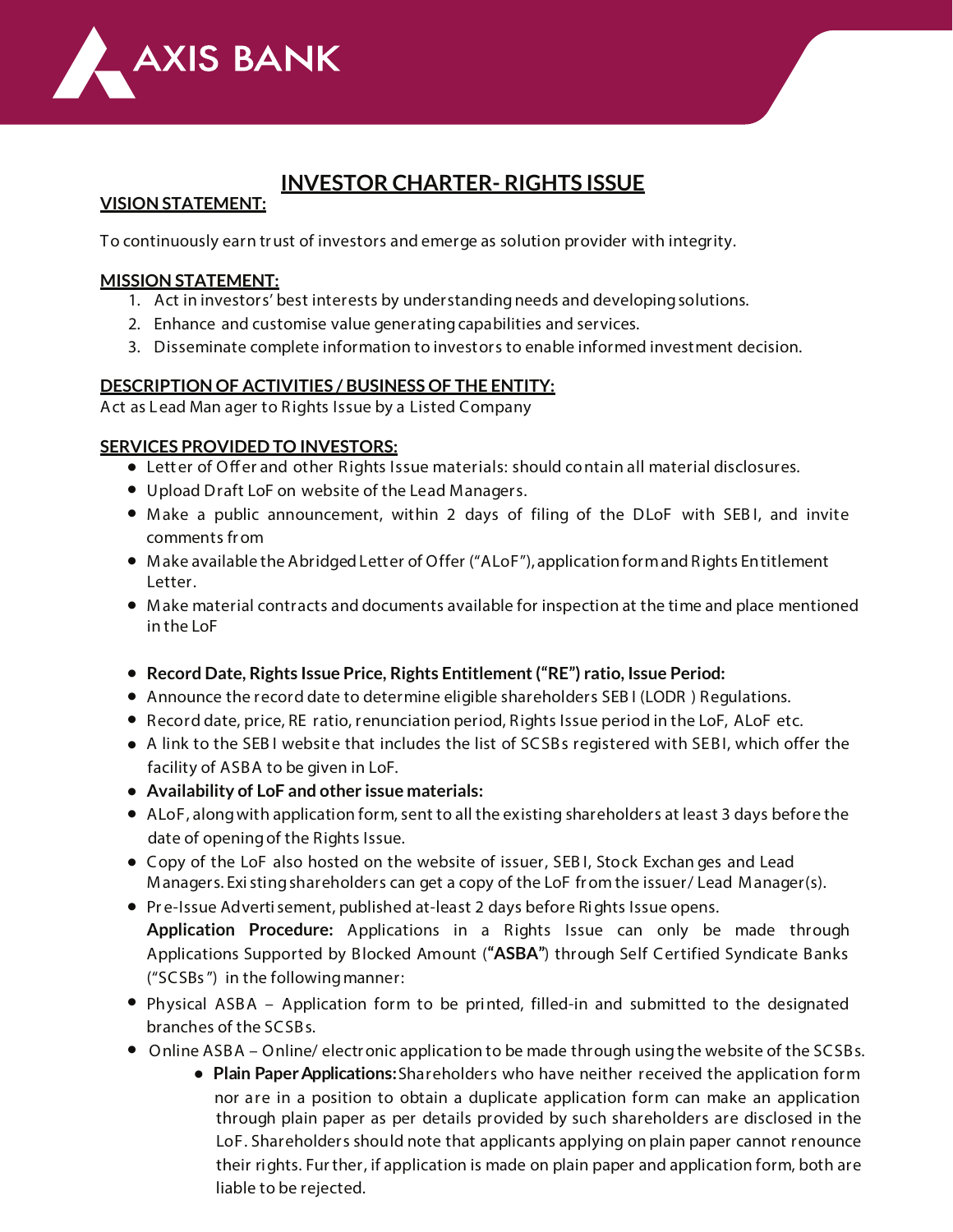- **•** SEBI may also prescribe any other application methods for a Rights Issue and the same will be suitably disclosed in the LoF.
- **• Credit of electronic REs:**
- **•** A separate ISIN is created for REs a nd remains frozen till the issue openingdate.
- **•** REs credited to the demat account of the shareholders as on the record date, before the issue opening date.
- **•** REs credited to suspense escrow account in cases where such as shares held in physical form, shares under litigation, frozen demat account, details of demat account not available, etc.
- **• How can investors check their REs?:**
- **•** Rights entitlement letter is sent to the shareholders and also available on the website of the Registrar.
- **•** Receipt of credit message from NSDL/ CDSL.
- **•** Demat statement from depository participant showing credit of REs.
- **• Options available to shareholders relating to REs:**
- **•** Apply to full extent of REs or for a part of the RE (without renouncingthe other part)
- **•** Apply for a part of RE and renounce the other part of the RE
- **•** Apply for full extent of RE and apply for additional rights securities
- **•** Renounce the RE in full
- **Trading in Electronic REs:** Investors can trade REs in electronic form during the renunciation period in the following manner:
- **• On Market Renunciation:**
	- o Buy/ sell on the floor of the stock exchanges through a stock broker with T+2 rolling settlement.
	- o Closes 4 wor kingdays prior to the closure of the Issue.
- **• Off Market Renunciation:**
	- o Buy/ sell usingdelivery instruction slips.
	- o To be completed in such a manner that the REs are credited to the demat account of the renouncees on or prior to the Rights Issue closingdate.
- **• Allotment procedure, Cr edit of Securities and Unblock ing:**
- **•** The allotment is made by the issuer as per the disclosures made in the LoF.
- **•** Securities are allotted and/ or application monies are refunded or unblocked within such period as may be specified by SEB I and disclosed in the LoF.
- **•** Allotment, credit of dematerialised securities, refundingor unblockingof application monies, as may be applicable, are done electronically.
- **•** A post-issue advertisement with prescribed disclosures including details relating to subscription, basis of allotment, value and percentage of successful allottees, date of completion of instructions to SCSBs by the Registrar, date of credit of securities, and date of filing of listing application, etc. is released within 10 days from the date of completion of the various activities.
- **• Inve stors should also note:**
- **•** REs which are neither renounced nor subscribed,onor before the issue closingdate will lapse and shall be extinguished after the Issue ClosingDate.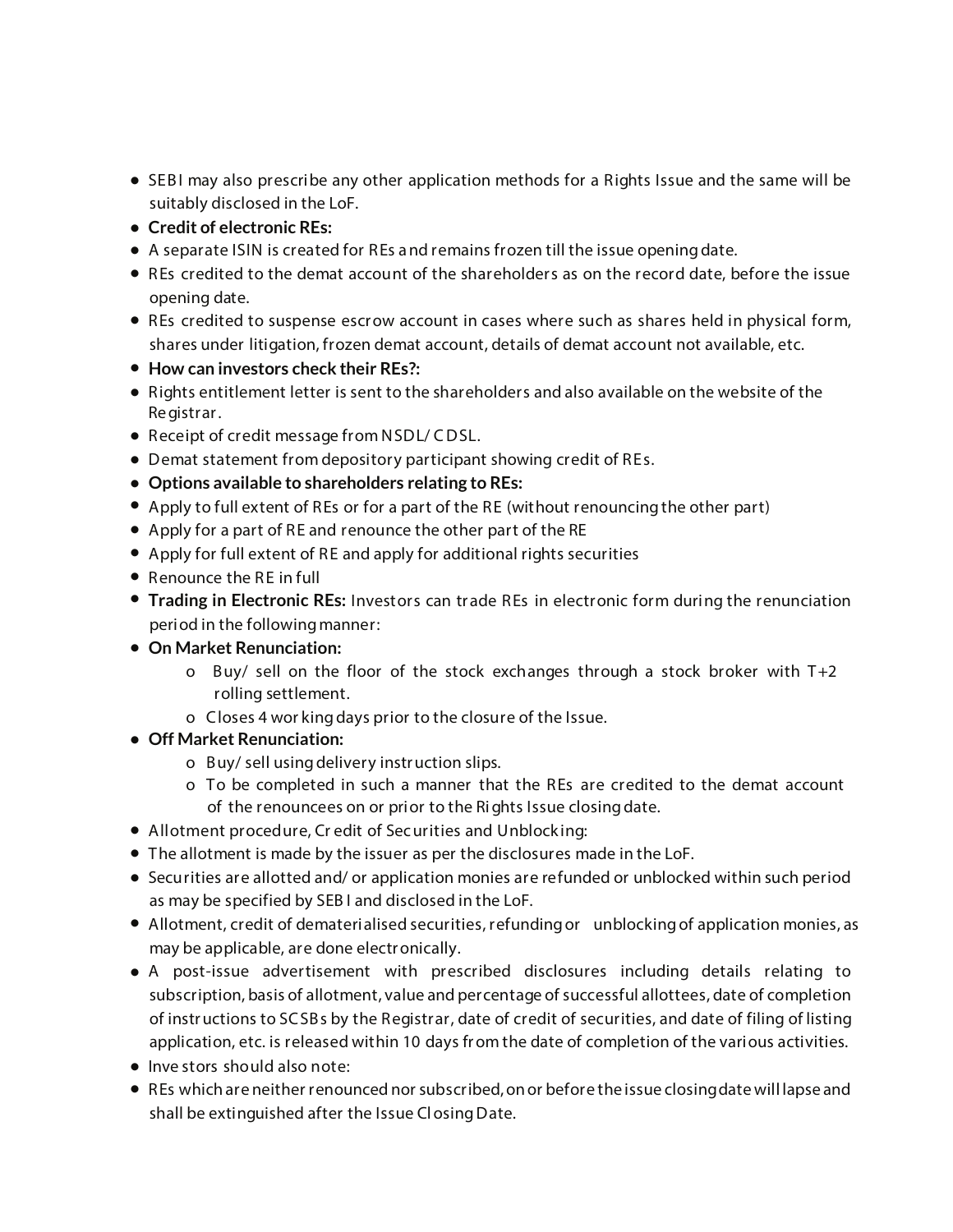- **•** Investors who purchase REs from the secondary market must ensure that they make an application and block/ pay the Rights Issue price amount.
- **•** No withdrawal of application is permitted after the issue closingdate.
- **•** All allotments of securities shall be made in the dematerialised form only.
- **•** Physical shareholders are required to provide their demat account details to the Issuer/ Registrar to the Issue for credit of REs not later than 2 working days prior to issue closing date, such that credit of REs in their demat account takes place at least one day before issue closing

| <b>TIMELINES - RIGHTS ISSUES</b> |                                                                                                                                                               |                                                                                                           |                                                                                                                                                                                                                                               |  |  |  |  |
|----------------------------------|---------------------------------------------------------------------------------------------------------------------------------------------------------------|-----------------------------------------------------------------------------------------------------------|-----------------------------------------------------------------------------------------------------------------------------------------------------------------------------------------------------------------------------------------------|--|--|--|--|
| Sr.                              |                                                                                                                                                               | Timeline for which                                                                                        | Information where                                                                                                                                                                                                                             |  |  |  |  |
| No.                              | <b>Activity</b>                                                                                                                                               | activity takes                                                                                            | available/Remarks                                                                                                                                                                                                                             |  |  |  |  |
| 1                                | Filing of DLoF by<br>Issuer for public<br>comments (if not a fast<br>track Rights Issue)                                                                      | DLoF made public for at-<br>least 21 days from the<br>date of filing the DLoF                             | <b>Websites of SEBI, Stock</b><br>Exchanges, Lead Managers                                                                                                                                                                                    |  |  |  |  |
| $\overline{2}$                   | <b>Public Announcement</b><br>w.r.t. DLoF filing and<br>inviting the public to<br>provide comments in<br>respect of the<br>disclosures made in<br><b>DLoF</b> | Within 2 days of filing of<br>the DLoF with SEBI                                                          | Newspaper - english, hindi,<br>regional (at the place where<br>the registered office of the<br>Issuer is situated)                                                                                                                            |  |  |  |  |
| $\overline{3}$                   | <b>Record Date</b>                                                                                                                                            | Advance notice of at least<br>3 working days (excluding<br>the date of intimation and<br>the Record Date) | <b>Websites of Stock Exchanges;</b><br>Record Date also disclosed in<br>LoF, ALoF, Application Form,<br><b>Pre-Issue Advertisement</b>                                                                                                        |  |  |  |  |
| $\overline{4}$                   | Dispatch of ALoF<br>along with Application<br>Form and RE Letter                                                                                              | Must be completed<br>t-least 3 days before the<br>date of opening of the<br>issue                         | Dispatched through registered<br>post or speed post or by couri-<br>er service or by electronic<br>transmission                                                                                                                               |  |  |  |  |
| 5                                | Pre-Issue<br>Advertisement                                                                                                                                    | At-least 2 days before the<br>date of opening of the<br>issue                                             | Newspaper Advertisement<br>(english, hindi, regional) with<br>information such details of<br>date of completion of dispatch<br>of ALoF and Application Form;<br>obtaining duplicate Applica-<br>tion Forms, (c) application<br>procedure etc. |  |  |  |  |
| 6                                | Availability of<br>electronic copy<br><b>Application Form and</b><br><b>ALoF</b>                                                                              | Before issue opening                                                                                      | Websites of Stock Exchanges,<br>Registrar to Issue and SCSBs                                                                                                                                                                                  |  |  |  |  |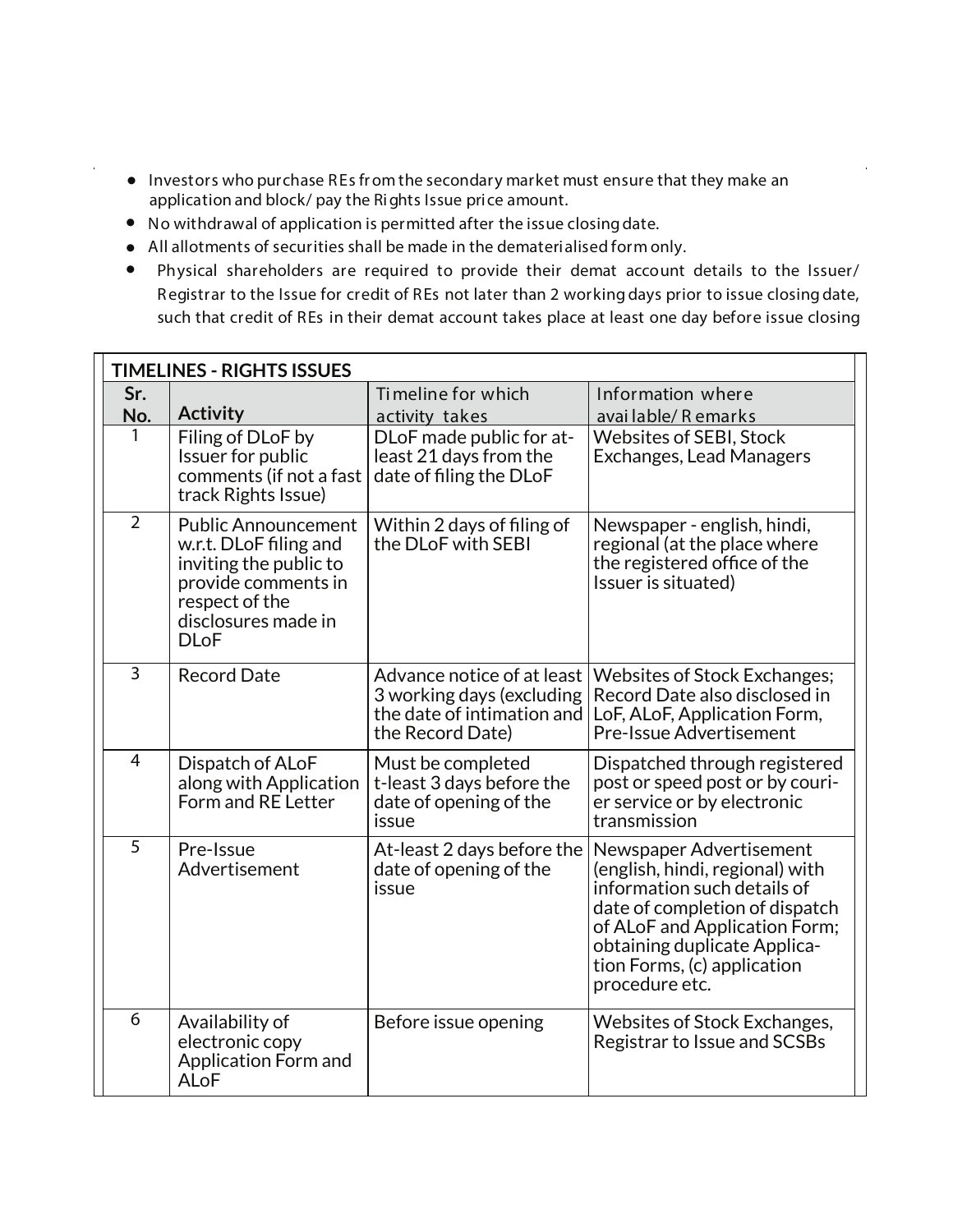| 7  | Availability of LoF                                                                                               | Typically uploaded on the<br>same day as filing with<br>the Stock Exchanges                                                                                                                                                        | Website of Issuer, SEBI, Stock<br>Exchanges and Lead Managers.<br>Existing shareholders can also<br>request for copy of the LoF and<br>the same shall be provided by<br>the issuer/Lead Manager(s)                    |
|----|-------------------------------------------------------------------------------------------------------------------|------------------------------------------------------------------------------------------------------------------------------------------------------------------------------------------------------------------------------------|-----------------------------------------------------------------------------------------------------------------------------------------------------------------------------------------------------------------------|
| 8  | <b>Rights Entitlement</b><br>Information                                                                          |                                                                                                                                                                                                                                    | RE Information available in RE<br>Letter sent to shareholders,<br>available on Registrar's web-<br>site, credit message from<br>NSDL/CDSL when electronic<br>REs are credited and demat<br>statement from depository. |
| 9  | <b>Credit of Rights</b><br>Entitlement to the<br>demat account of the<br>shareholders as on<br><b>Record Date</b> | Before the issue opening<br>date                                                                                                                                                                                                   | Credit message from NSDL/<br>CDSL (e-mail/ SMS); Demat<br>statement from depository<br>participant showing credit of<br>REs; Last date for credit of REs<br>mentioned in LoF.                                         |
| 10 | Issue opening date                                                                                                | Difference of at-least 3<br>days between dispatch of<br>the ALoF alongwith<br><b>Application Form and</b><br>issue opening date + at-<br>least 2 days between<br>issue of Pre-Issue Adver-<br>tisement and issue open-<br>ing date | Stock Exchange website;<br>Disclosure made in LoF, ALoF,<br><b>Application Form, Pre-Issue</b><br>Advertisement                                                                                                       |
| 11 | On Market<br>Renunciation                                                                                         | 4 working days prior to<br>issue closing date                                                                                                                                                                                      | Information on the procedure<br>for On Market Renunciation<br>disclosed in LoF; Last date for<br>On Market Renunciation<br>disclosed in LoF, Application<br>Form alongwith ALoF, Pre-Is-<br>sue Advertisement         |
| 12 | <b>Off Market</b><br>Renunciation                                                                                 | REs must be credited to<br>the demat account of the<br>renouncees on or prior to<br>the issue closing date                                                                                                                         | Information on the procedure<br>for Off Market Renunciation<br>disclosed in LoF; Disclosure<br>that REs must be credited to<br>the demat account of the<br>renouncees on or prior to the<br>issue closing date in LoF |
| 13 | Physical shareholders<br>(if any) can provide                                                                     | 2 days prior to issue<br>closing date                                                                                                                                                                                              | Disclosure made in LoF                                                                                                                                                                                                |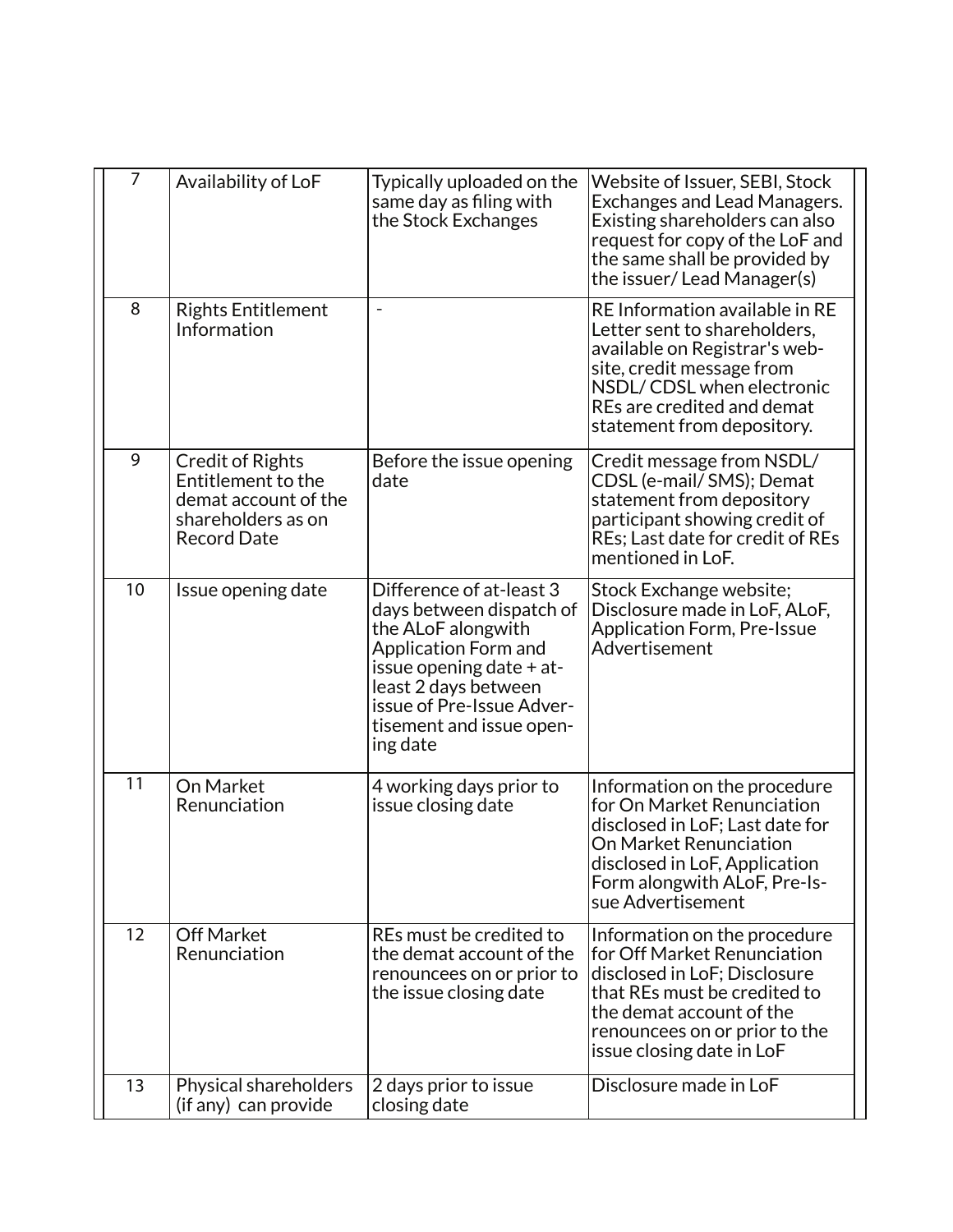|    | their demat account                                                                                               |                                                                                                                      |                                                                                                                                                                                                                                                                                                                                                                                                         |
|----|-------------------------------------------------------------------------------------------------------------------|----------------------------------------------------------------------------------------------------------------------|---------------------------------------------------------------------------------------------------------------------------------------------------------------------------------------------------------------------------------------------------------------------------------------------------------------------------------------------------------------------------------------------------------|
|    | details to Issuer/<br>Registrar                                                                                   |                                                                                                                      |                                                                                                                                                                                                                                                                                                                                                                                                         |
| 14 | Credit of REs of demat<br>accounts of Physical<br>Shareholders, as<br>provided by them to<br>the Issuer/Registrar | 1 day prior to issue<br>closing date                                                                                 | Disclosure made in LoF;<br>Intimation of credit by e-mail/<br><b>SMS</b>                                                                                                                                                                                                                                                                                                                                |
| 15 | Withdrawal/<br><b>Cancellation of bids</b>                                                                        | Issue closing date                                                                                                   | Disclosure made in LoF                                                                                                                                                                                                                                                                                                                                                                                  |
| 16 | Issue closing date                                                                                                | Rights Issue kept open<br>for a minimum period of<br>15 days and maximum<br>period of 30 days                        | Stock Exchange website;<br>Disclosure made in LoF, ALoF,<br><b>Application Form, Pre-Issue</b><br>Advertisement                                                                                                                                                                                                                                                                                         |
| 17 | Credit of securities,<br>allotment status and<br>allotment advice                                                 | Within 15 days from<br>issue closing date                                                                            | Credit confirmation by e-mail/<br>SMS from depository; Allot-<br>ment advice through electron-<br>ic/physical intimations                                                                                                                                                                                                                                                                               |
| 18 | Lapsed REs are<br>extinguished and ISIN<br>for REs is permanently<br>deactivated                                  | On completion of<br>allotment, the ISIN for<br>REs is deactivated in the<br>depository system by the<br>depositories | REs which are neither<br>renounced nor subscribed by<br>shareholders, shall lapse after<br>closure of the Issue. Issuer<br>shall ensure that lapsed REs<br>are extinguished from deposi-<br>tory system once securities are<br>allotted pursuant to the Issue.<br>Once allotment is done, the<br>ISIN for REs shall be perma-<br>nently deactivated in the<br>depository system by the<br>depositories. |
| 19 | <b>Unblocking ASBA</b><br>Accounts/refunds                                                                        | Within 15 days from<br>issue closing date                                                                            | In case of any delay in giving the<br>instructions, the Issuer shall<br>undertake to pay interest at the<br>rate of 15% per annum to the<br>shareholders within such time<br>as disclosed in the LoF                                                                                                                                                                                                    |
| 20 | Commencement of<br>trading                                                                                        | Typically the working day<br>after the date of credit of<br>securities to the allottees                              | Notices posted on websites of<br><b>Stock Exchanges</b>                                                                                                                                                                                                                                                                                                                                                 |
| 21 | Post issue<br>advertisement on<br>subscription and basis<br>of allotment                                          | Within 10 days from the<br>date of completion of the<br>various activities                                           | Newspaper - english, hindi,<br>regional (at the place where the<br>registered office of the Issuer is<br>situated)                                                                                                                                                                                                                                                                                      |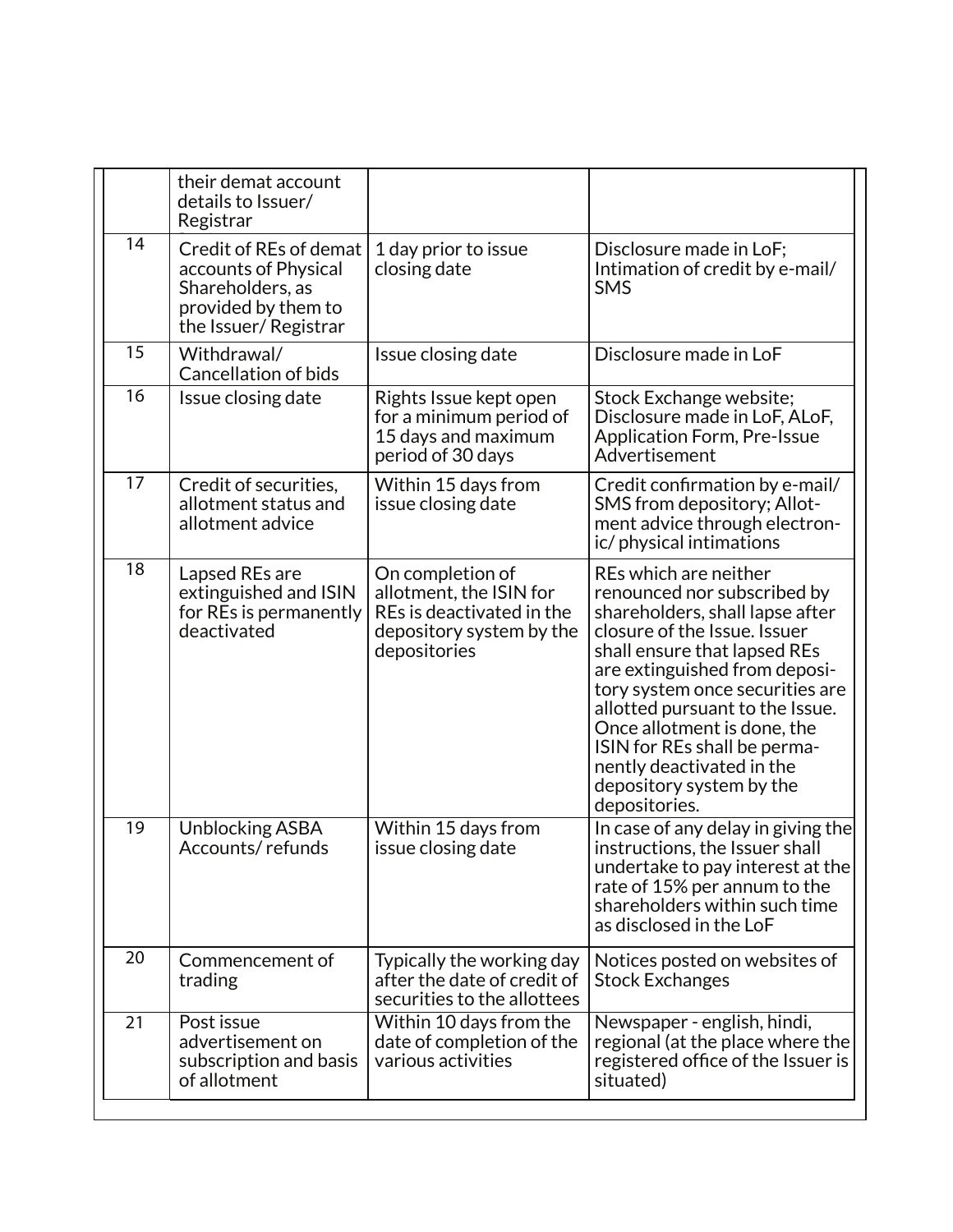### **RIGHTS OF INVESTORS**

- Receive tr ansferable and transmittable rightssharesthat rank *pari passu*in allrespects with the **•** existing shares of the Issuer Company.
- Receive ALoF with Application Form prior to Issue Opening Date. **•**
- Receive REs in dematerialized form prior to Issue OpeningDate. **•**
- Receive allotment advice and letters intimating unblockingof ASBA account or refund (if any). **•**
- Existing shareholder has the right to request for a copy of LoF and the same shall be provided by **•** the Issuer/ Lead Manager.
- All such rights as may be available to a shareholder of a listed public company under the **•** Companies Act, the Memorandum of Association and the Articles of Association.

# **DO's and DON'T s FO R INVES T ORS**

### **DO's:**

- Carefully read through and fully understand the LoF, ALoF, Application Form, rights **•** entitlement letters, application procedure and other issue related documents, and abide by the terms and conditions.
- Ensure accurate updation of demographic details with depositories including the address, **•** name, investor status, bank account details, PAN, e-mails addresses, contact details etc.
- Have/ open an ASBA enabled bank account with an SCSB, prior to makingthe Application. **•**
- Ensure demat/ brokingaccount is active. **•**
- Provide necessary details, including details of the ASBA Account, authorization to the SCSB to **•** block an amount equal to the Application Money in the ASBA Account mentioned in the Application For m, and also provide signature of the ASBA Account holder (if the ASBA Account holder is different from the Investor).
- All Investors including Renouncees, must mandatorily invest in the Issue through the ASBA **•** process only and/ or any other mechanism as prescribed by SEBI and disclosed in the LoF/ ALoF.
- In case of non-receipt of Application Form, request for duplicate Application Form or make an application on plain paper.
- **•** Submit Application Form with the designated branch of the SCSBs before the Issue Closing Date with correct details of bank account and depository participant
- Ensure that sufficient funds are available in the ASBA account before submitting the same **•** to the respective branch of SCSB.
- Ensure an acknowledgement is received from the designated branch of SCSB for submission of the Application Form in physical form. **•**
- All Investors should mention their PAN number in the Application Form, except for Applications submitted on behalf of the Central and the State Governments, residents of Sikkim and the officials appointed by the Courts.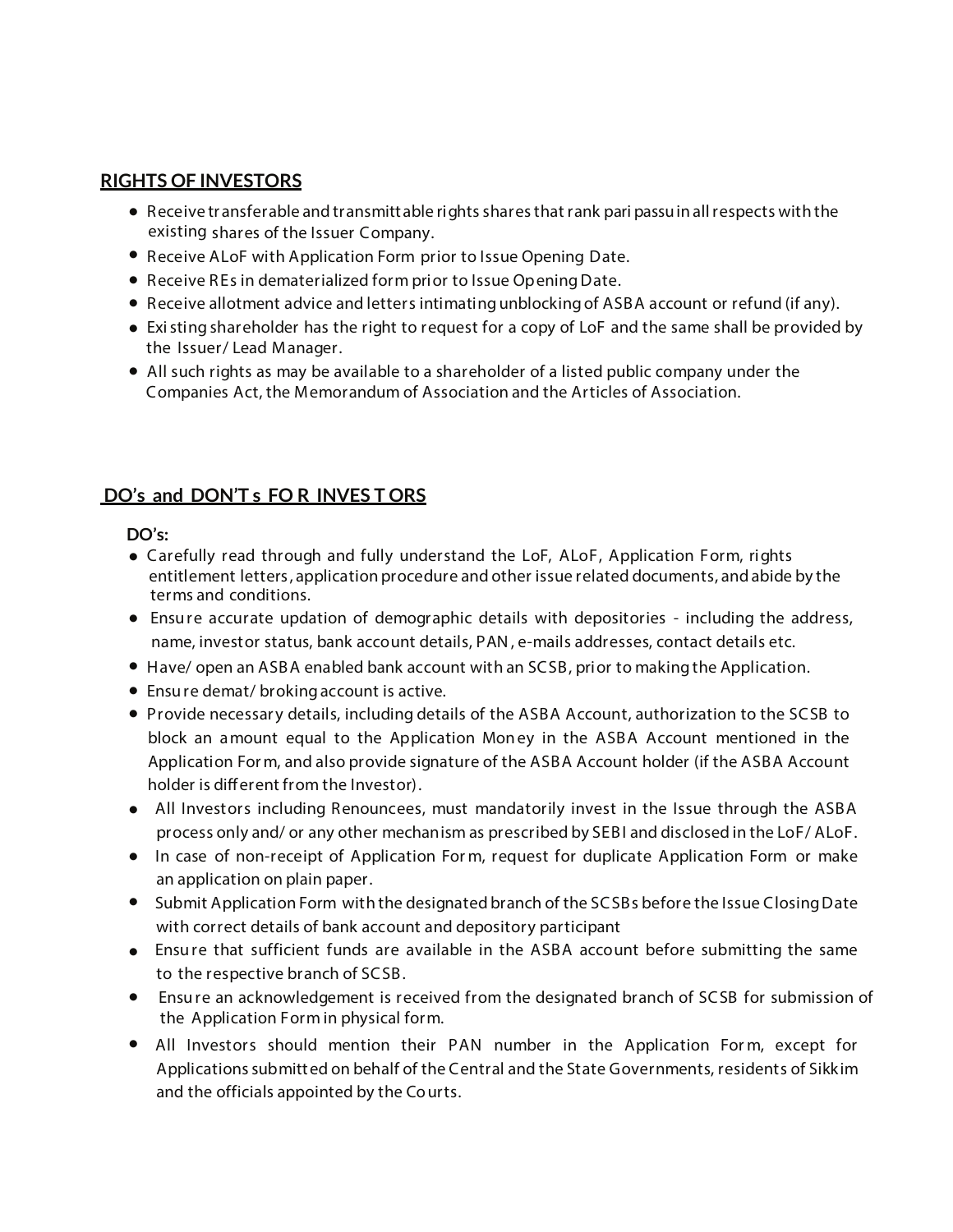- **•** Ensure that the name(s) given in the Application Form is exactly the same as the name(s) in which the beneficiary account is held with the Depository Participant.
- **•** Trading of REs should be completed in such a manner that they are credited to the demat account of the renouncees on or prior to the Rights Issue closingdate.
- **•** Investors who purchase REs from the secondary market must ensure that they make an application and block/ pay the Rights Issue price amount.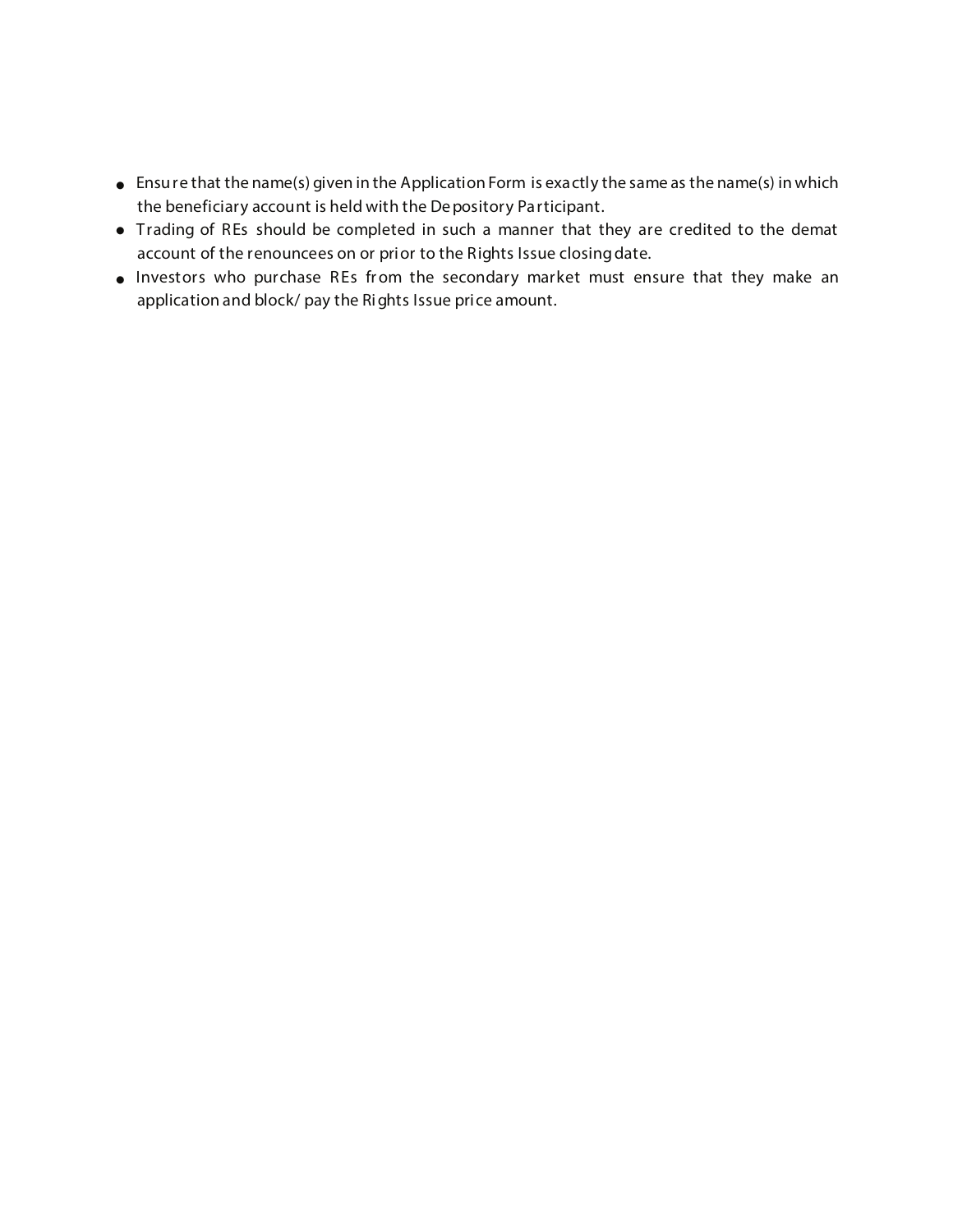- All communication in connection with application for the rights shares, including any change in **•** address of the Investors should be addressed to the Registrar prior to the date of allotment quotingthe name of the first/ sole Investor, folio numbers/ DP Id and Client Id. Further, change in address should also be intimated to the respective depository participant.
- In case the Application Form is submitted in joint names, ensure that the beneficiary account is also held in same joint names and such names are in the sequence in which they appear in the Application For m.
- **•** Investors holding Equity Shares in physical form, who have not provided the details of their demat account to the Issuer Company or the RTA, are required to provide such details to the RTA, no later than two working days prior to the Issue ClosingDate to enable the credit of their REs by way of transfer from the suspense Demat escrow account to their respective Demat accounts, at least one day before the Issue ClosingDate.
- Investors may withdraw their Application at any time during Issue Period by approaching the SCSB where application was submitted.
- Sign and/ or submit all such documents and do all such acts that are necessary for allotment of Rights shares in the Issue.
- Pro vide accurate information and investor details while filing for investor complaints/ grievances.

## **DON'Ts**

- **•** Investors should not apply on plain paper after submitting CAF to a designated branch of the SCSB.
- Investor should not pay the application money in cash, by cheque, demand draft, money order, pay order or postal order.
- Physical Application Forms shouldnot be sent to the Lead Manager/ Registrar/ to a branch of the **•** SCSB which is not a designated branch; instead those are to be submitted only with a designated branch of the SCSB.
- GIR number should not be provided instead of PAN as the application is liable to be rejected. **•**
- Do not apply with an ASBA account that has been used for five or more Applications.
- Do not instruct the SCSBs to release the funds blocked under the ASBA process. **•**
- **•** Investors cannot withdraw their Application post the Issue Closing Date.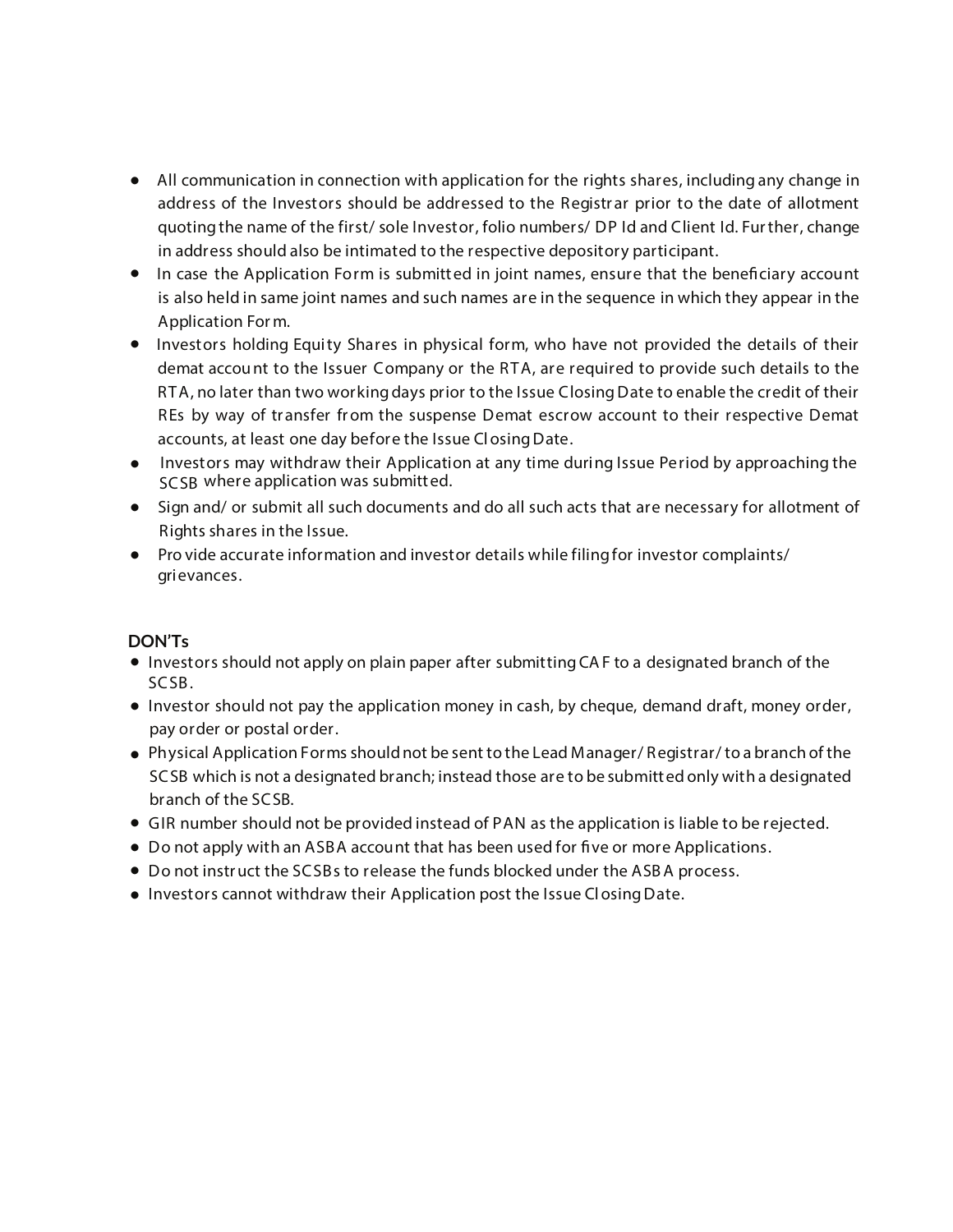

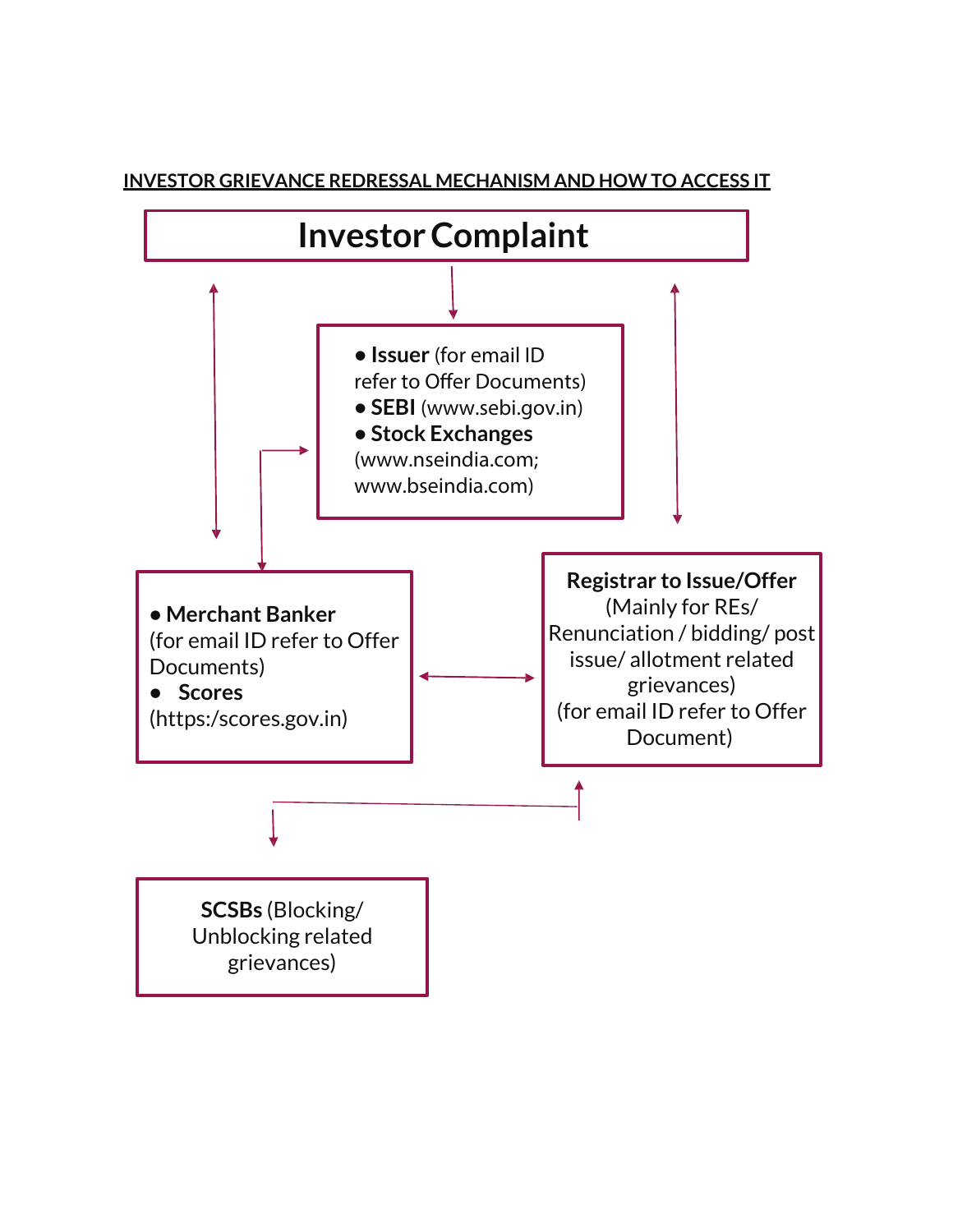# **TI MELINES FOR RE SOLUTI ON OF IN V ESTOR GRIEVA NCE S- RI GHTS ISSUES**

| Sr. No         | Activity                                                                                                                                                                      | No. of calendar days |  |
|----------------|-------------------------------------------------------------------------------------------------------------------------------------------------------------------------------|----------------------|--|
|                | Investor grievance received by the lead manager                                                                                                                               |                      |  |
| $\overline{2}$ | Lead Manager to the offer to identify the concerned<br>intermediary and it shall be endeavoured to forward the<br>grievance to the concerned intermediary/ies on T day istelf | $T+1$                |  |
| 3              | The concerned intermediary/ies to respond to the lead<br>manager with an acceptable reply                                                                                     | X                    |  |
| 4              | Investor may escalate the pending grievance, if any, to a senior<br>officer of the lead manager of rank of Vice President or above                                            | $T + 21$             |  |
| 5              | Lead manager, the concerned intermediary/ies and the<br>investor shall exchange between themselves additional<br>information related to the grievance, wherever required      | Between T and X      |  |
| 6              | LM to respond to the investor with the reply                                                                                                                                  | $U$ pto $X+3$        |  |
| 7              | Best efforts will be undertaken by lead manager to respond to the grievance within T+30                                                                                       |                      |  |

#### **Nature of investor grievance for which the aforesaid timeline is applicable**

- 1. Delay in unblockingof funds
- 2. Non allotment/ partial allotment of securities
- 3. Non receipt of securities in demat account
- 4. Amount blocked but application not made
- 5. Application made but amount not blocked
- 6. Any other grievance as may be informed from time to time

#### **Mode of receipt of investor grievance**

The followingmodes of receipt will be considered validfor processingthe grievances in the timelines discussed above

- 1. Letter from the investor addressed to the lead manager at its address mentioned in the offer document, detailingnature of grievance, details of application, details of bank account, date of application etc
- 2. E-mail from the investor addressed to the lead manager at its e-mail address mentioned in the offer document, detailing nature of grievance, details of application, details of bank account, date of application etc
- 3. On SEBI Complaints Re dress System (SCOR ES) platform.

#### **Nature of enquiries for which the Lead manager shall endeavour to resolve such enquiries/ queries promptly during the issue period.**

- 1. Availability of application form, ALoF
- 2. Availability of offer document
- 3. Credit and tradingin Res; Options available to shareholders relatingto REs
- 4. Pro cess for participatingin the issue/ mode of payments
- 5. List of SCSBs